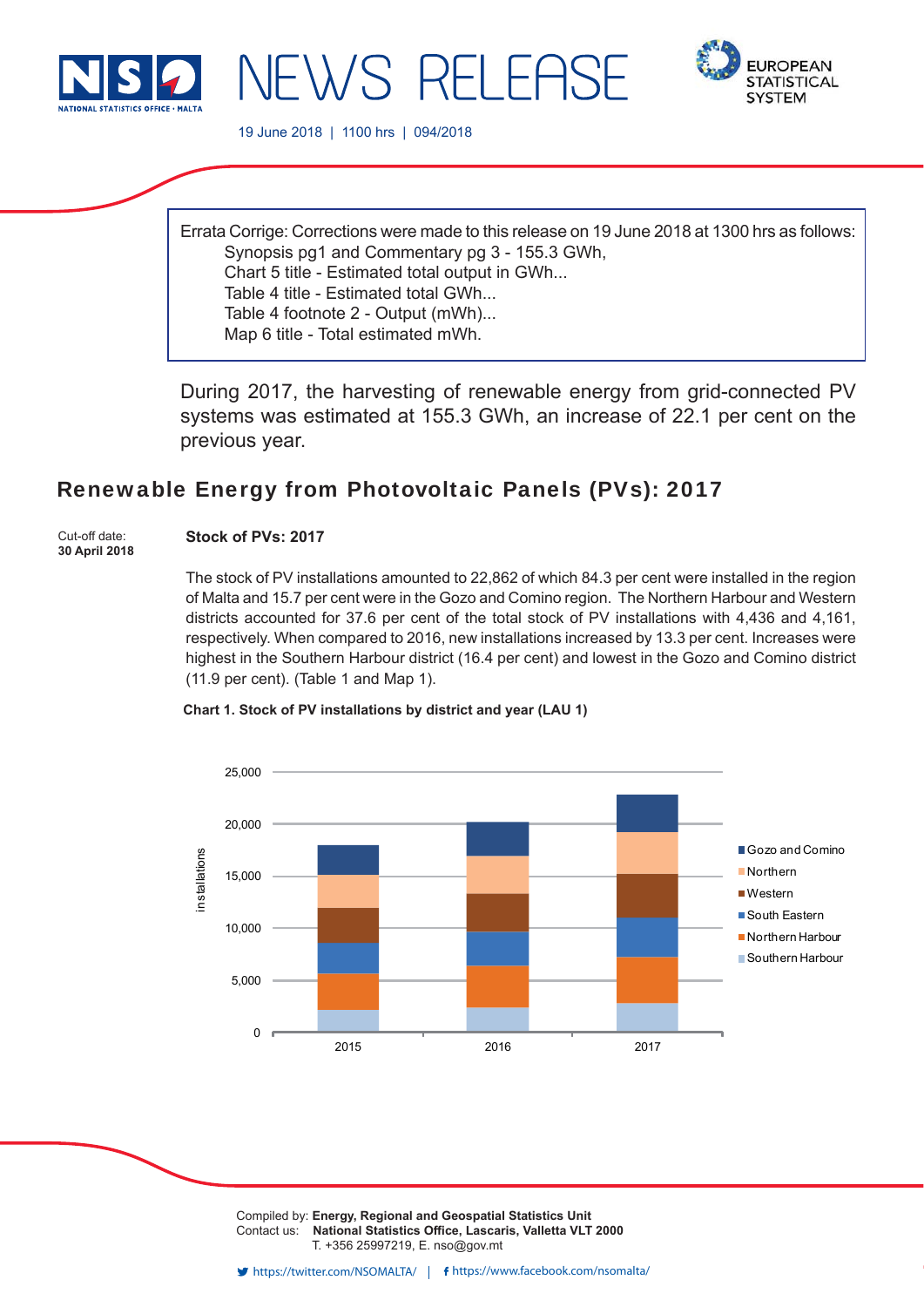The domestic sector accounted for 94.0 per cent of the total stock of PV installations, followed by the commercial and public sectors, accounting for 4.9 and 1.1 per cent, respectively. Most increases in new PV installations resulted from the domestic sector. The Northern Harbour district had the highest stock of PV installations in both domestic and commercial sectors. (Table 2 and Maps 2, 3).



Chart 2. Stock of PV installations by sector and year

Maps 1 to 3 illustrate the concentration of grid-connected PVs, featuring point data on 250m<sup>2</sup> grid cells. Map 4 illustrates the spread and intensity of domestic PV installations per 1,000 population by locality, indicating that the top 10 localities were in the region/district of Gozo and Comino. When analysing the results by district, Gozo and Comino district had an average of 104 domestic installations per 1,000 population, followed by the Western and South Eastern districts at 65 and 52 installations, respectively. The lowest ratio was registered in the Northern Harbour district, with 29 installations per 1,000 population.

# **Production of energy from PVs: 2017**

Total kWp amounted to 112,341.4, an increase of 20.0 per cent over 2016. The domestic sector amounted to 54.0 per cent of total kWp, followed by 41.2 and 4.8 per cent in the commercial and public sectors, respectively. The peak power rating of an average PV system in the domestic sector stood at 2.8 kWp, whereas that for the commercial and public sectors amounted to 41.8 and 20.4 kWp, respectively. (Table 3 and Map 5).



Chart 3. Total kWp of grid-connected PVs by sector and year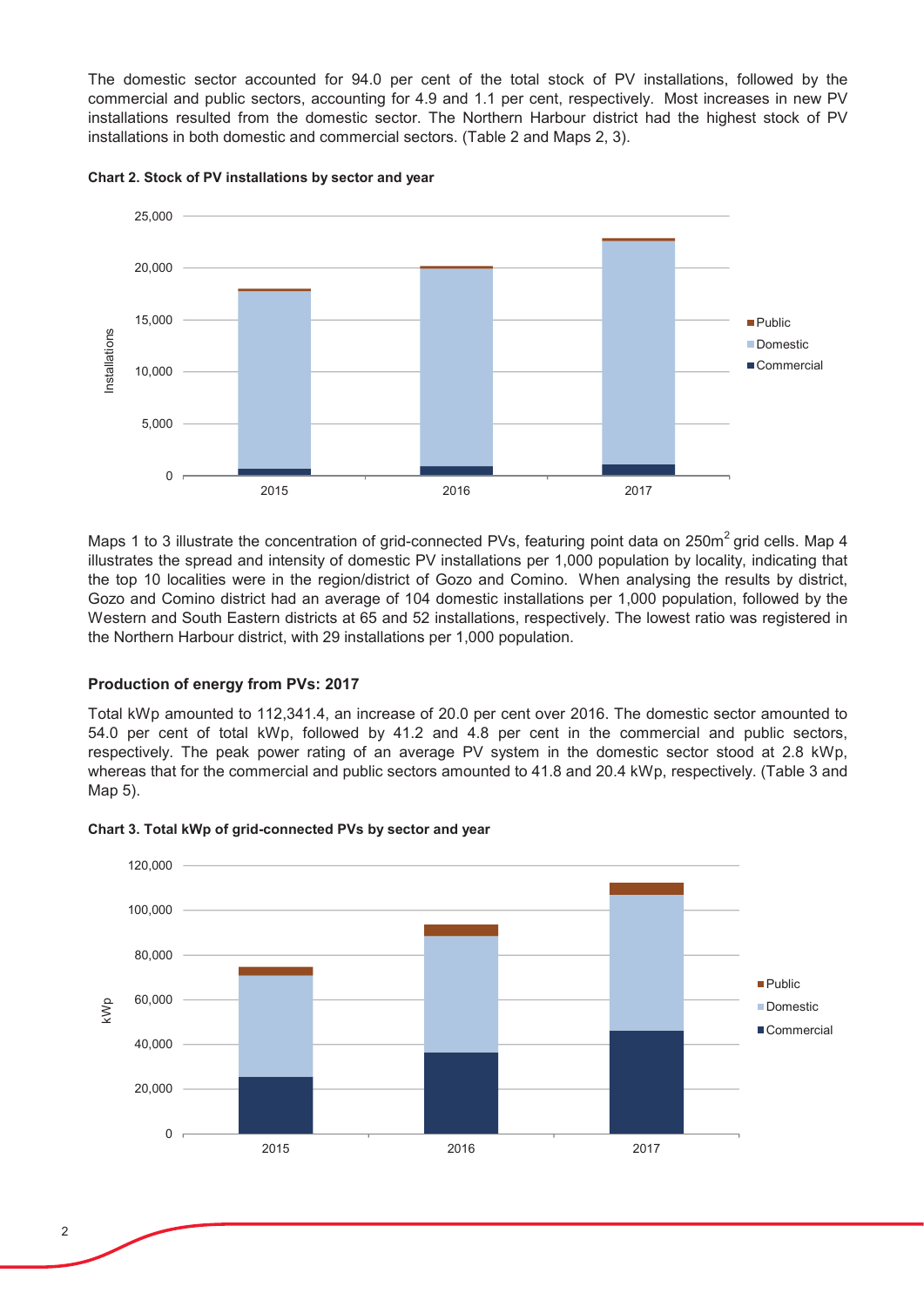

### Chart 4. Distribution of total kWp of grid-connected PVs by sector and district: 2017 (LAU1)

When compared to the situation in 2016, generation of energy from grid-connected PVs increased by 22.1 per cent, totalling an estimated value of 155.3 GWh. Most energy was generated in the South Eastern and Northern Harbour districts at 19.7 and 17.2 per cent of the total GWh, respectively. Increases were highest in the Gozo and Comino district (44.0 per cent) and lowest in the Western district (13.8 per cent). (Table 4 and Map 6).



## Chart 5. Estimated total output in GWh from grid-connected PVs by district and year (LAU 1)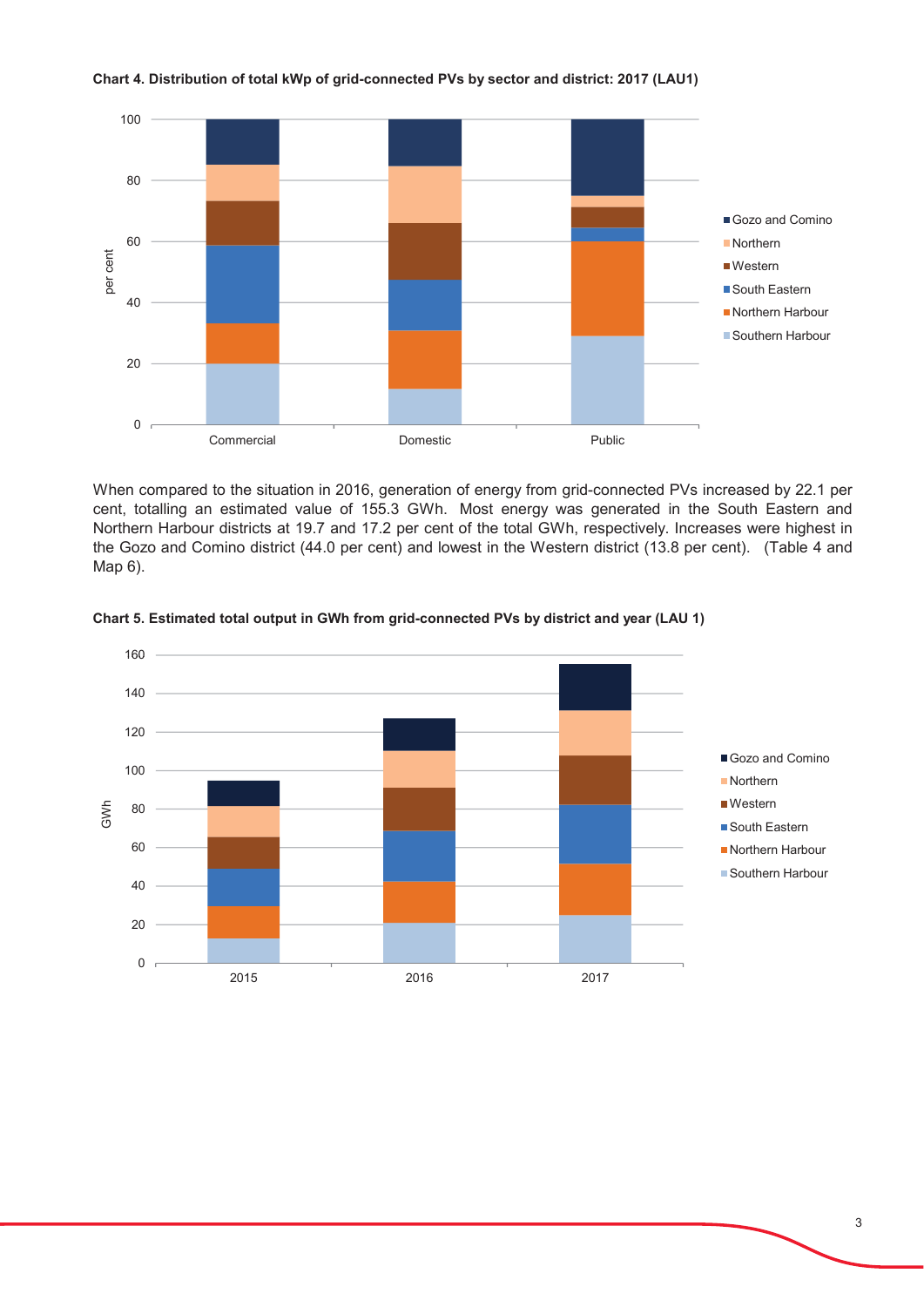# Table 1. Stock of PV installations by region/district and year (NUTS 3 and LAU 1)

| <b>National</b>   | <b>MALTA</b> |        |                     |                     |                  |         |                 |                    |
|-------------------|--------------|--------|---------------------|---------------------|------------------|---------|-----------------|--------------------|
| NUTS <sub>3</sub> |              | Malta  |                     |                     |                  |         |                 | Gozo and<br>Comino |
| LAU <sub>1</sub>  |              |        | Southern<br>Harbour | Northern<br>Harbour | South<br>Eastern | Western | <b>Northern</b> | Gozo and<br>Comino |
| 2015              | 18,004       | 15.179 | 2,189               | 3,517               | 2,934            | 3,328   | 3,211           | 2,825              |
| 2016              | 20,181       | 16,976 | 2,458               | 3,944               | 3,295            | 3,712   | 3,567           | 3,205              |
| 2017              | 22,862       | 19,276 | 2,862               | 4,436               | 3,795            | 4,161   | 4,022           | 3,586              |
|                   |              |        |                     |                     |                  |         |                 |                    |

Source: Regulator for Energy and Water Services

# Table 2. Stock of PV installations by sector, region/district and year (NUTS 3 and LAU 1)

| <b>National</b>   | <b>MALTA</b> |        |                     |                     |                  |         |          |                    |
|-------------------|--------------|--------|---------------------|---------------------|------------------|---------|----------|--------------------|
| <b>NUTS3</b>      |              | Malta  |                     |                     |                  |         |          | Gozo and<br>Comino |
| LAU <sub>1</sub>  |              |        | Southern<br>Harbour | Northern<br>Harbour | South<br>Eastern | Western | Northern | Gozo and<br>Comino |
| <b>Commercial</b> |              |        |                     |                     |                  |         |          |                    |
| 2015              | 718          | 605    | 111                 | 141                 | 96               | 127     | 130      | 113                |
| 2016              | 919          | 772    | 133                 | 181                 | 131              | 168     | 159      | 147                |
| 2017              | 1,109        | 926    | 156                 | 216                 | 155              | 194     | 205      | 183                |
| <b>Domestic</b>   |              |        |                     |                     |                  |         |          |                    |
| 2015              | 17,062       | 14,395 | 2,020               | 3,327               | 2,811            | 3,173   | 3,064    | 2,667              |
| 2016              | 19,007       | 15,998 | 2,264               | 3,698               | 3,135            | 3,513   | 3,388    | 3,009              |
| 2017              | 21,491       | 18,137 | 2,639               | 4,154               | 3,611            | 3,936   | 3,797    | 3,354              |
| <b>Public</b>     |              |        |                     |                     |                  |         |          |                    |
| 2015              | 224          | 179    | 58                  | 49                  | 27               | 28      | 17       | 45                 |
| 2016              | 255          | 206    | 61                  | 65                  | 29               | 31      | 20       | 49                 |
| 2017              | 262          | 213    | 67                  | 66                  | 29               | 31      | 20       | 49                 |

Source: Regulator for Energy and Water Services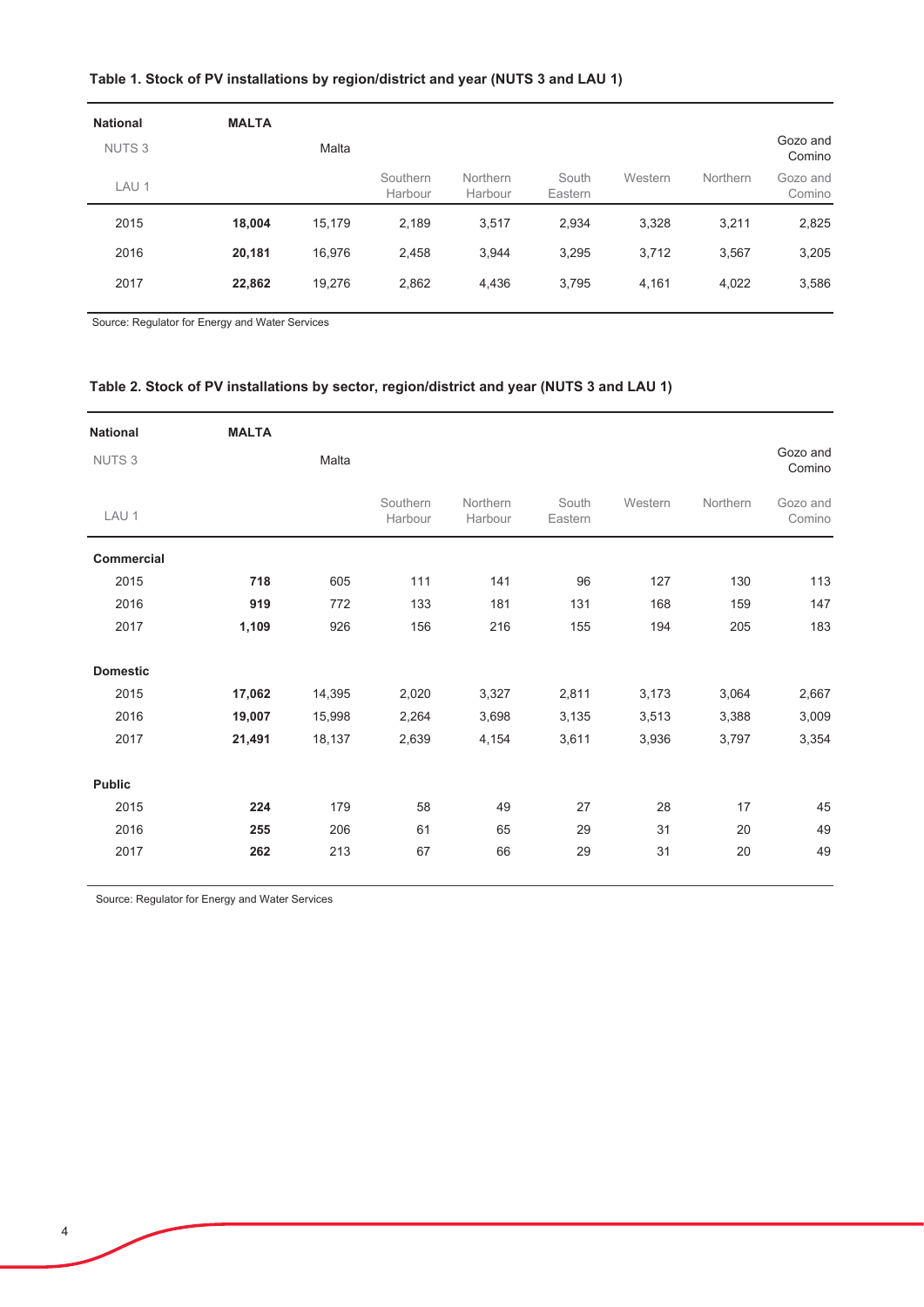| <b>National</b>   | <b>MALTA</b> |          |                     |                     |                  |          |          |                    |
|-------------------|--------------|----------|---------------------|---------------------|------------------|----------|----------|--------------------|
| NUTS <sub>3</sub> |              | Malta    |                     |                     |                  |          |          | Gozo and<br>Comino |
| LAU 1             |              |          | Southern<br>Harbour | Northern<br>Harbour | South<br>Eastern | Western  | Northern | Gozo and<br>Comino |
| <b>Commercial</b> |              |          |                     |                     |                  |          |          |                    |
| 2015              | 25,705.8     | 23,339.1 | 4,015.8             | 3,594.0             | 7,796.9          | 4,043.7  | 3,888.7  | 2,366.7            |
| 2016              | 36,566.7     | 33,612.8 | 8,152.2             | 4,255.8             | 10,581.8         | 6,373.8  | 4,249.2  | 2,953.9            |
| 2017              | 46,332.3     | 39,461.0 | 9,287.5             | 6,078.8             | 11,839.8         | 6,788.6  | 5,466.3  | 6,871.3            |
| <b>Domestic</b>   |              |          |                     |                     |                  |          |          |                    |
| 2015              | 45,102.0     | 38,197.5 | 5,122.4             | 8,641.1             | 7,325.7          | 8,569.3  | 8,539.0  | 6,904.5            |
| 2016              | 51,893.4     | 43,820.8 | 5,919.7             | 9,920.3             | 8,448.1          | 9,778.6  | 9,754.1  | 8,072.6            |
| 2017              | 60,658.5     | 51,392.6 | 7,138.1             | 11,600.3            | 10,080.4         | 11,269.1 | 11,304.7 | 9,265.9            |
| <b>Public</b>     |              |          |                     |                     |                  |          |          |                    |
| 2015              | 3,937.2      | 2,739.5  | 1,000.2             | 1,002.0             | 231.7            | 335.3    | 170.3    | 1,197.7            |
| 2016              | 5,155.9      | 3,818.6  | 1,372.0             | 1,648.9             | 237.1            | 365.4    | 195.2    | 1,337.3            |
| 2017              | 5,350.6      | 4,013.3  | 1,556.2             | 1,659.4             | 237.1            | 365.4    | 195.2    | 1,337.3            |
| <b>Total</b>      |              |          |                     |                     |                  |          |          |                    |
| 2015              | 74,744.9     | 64,276.1 | 10,138.4            | 13,237.1            | 15,354.3         | 12,948.3 | 12,598.0 | 10,468.8           |
| 2016              | 93,616.2     | 81,252.4 | 15,443.9            | 15,825.1            | 19,267.0         | 16,517.9 | 14,198.5 | 12,363.8           |
| 2017              | 112,341.4    | 94,866.9 | 17,981.8            | 19,338.5            | 22,157.4         | 18,423.1 | 16,966.1 | 17,474.5           |

#### Table 3. Total kWp of connected PVs by sector, region/district and year (NUTS 3 and LAU 1)

Source: Regulator for Energy and Water Services

### Table 4. Estimated total GWh produced by connected PVs by region/district and year (NUTS 3 and LAU 1)

| <b>National</b>   |                  | <b>MALTA</b> |       |                     |                     |                  |         |          |                    |
|-------------------|------------------|--------------|-------|---------------------|---------------------|------------------|---------|----------|--------------------|
| NUTS <sub>3</sub> |                  |              | Malta |                     |                     |                  |         |          | Gozo and<br>Comino |
|                   | LAU <sub>1</sub> |              |       | Southern<br>Harbour | Northern<br>Harbour | South<br>Eastern | Western | Northern | Gozo and<br>Comino |
|                   | 2015             | 94.9         | 81.6  | 12.9                | 16.8                | 19.6             | 16.4    | 15.9     | 13.3               |
|                   | 2016             | 127.2        | 110.4 | 21.0                | 21.5                | 26.3             | 22.4    | 19.2     | 16.8               |
|                   | 2017             | 155.3        | 131.1 | 24.9                | 26.7                | 30.6             | 25.5    | 23.4     | 24.2               |

Notes:

1. Estimated output (GWh) for MALTA was based on data provided by the Energy and Water Agency based on PV meter readings. Estimated output (MALTA) was basec on the relation between actual data (kWh) provided by Enemalta to the Energy and Water Agency and the kWp installations as provided by the Regulator for Energy and Water Services.

2. Output (mWh) for regions (NUTS 3), districts (LAU 1) and localities (LAU 2) was estimated on the basis of the corresponding kWp effectively connected to grid.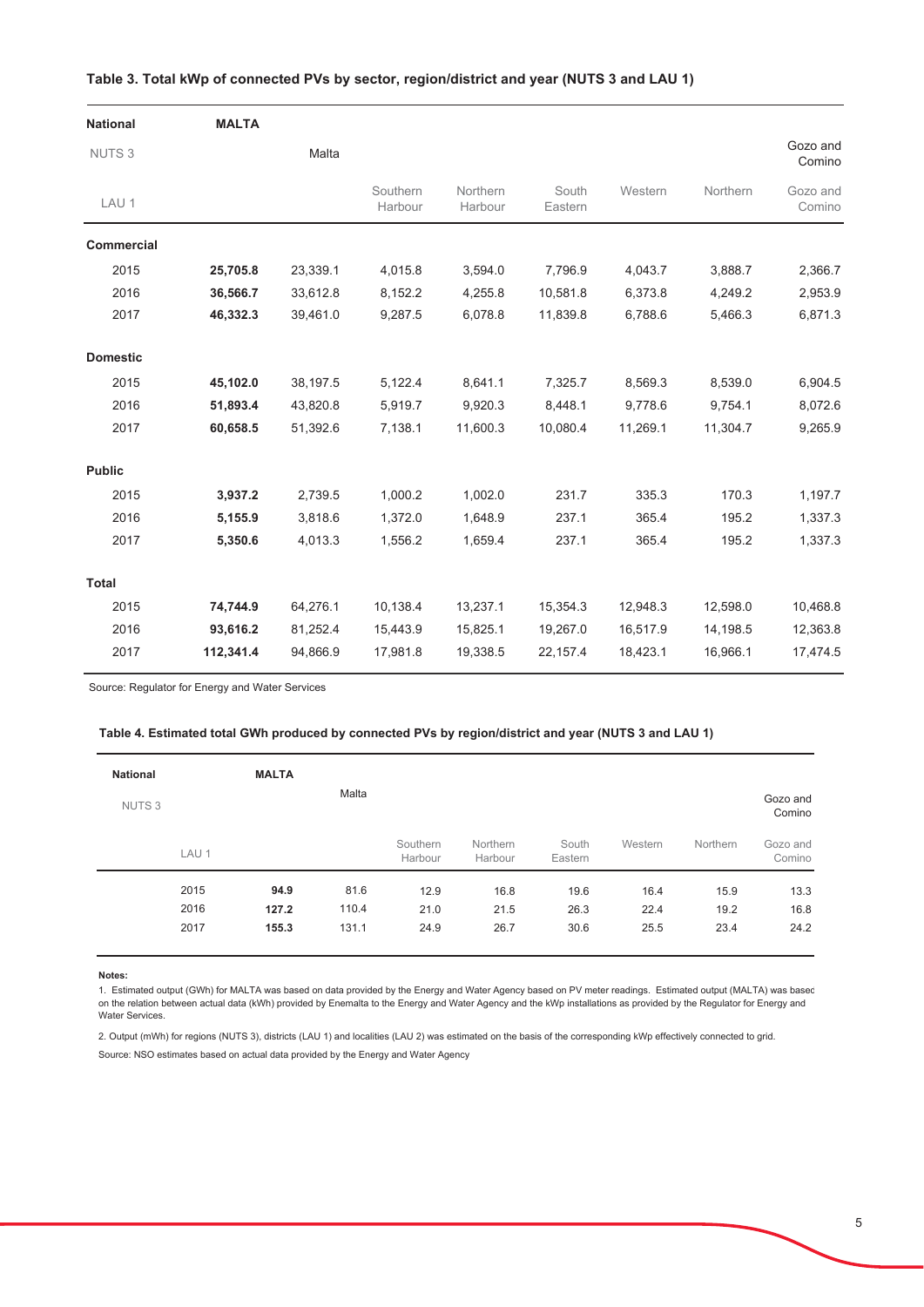# Map 1. Total PV installations using 250m<sup>2</sup> grid cells: 2017



Notes:

1. Each square represents an area of 250m<sup>2</sup>.

2. Each grid cell shows the total number of PVs installed in that particular area. Grid cells containing less than three PV installations are omitted.

# Map 2. Domestic PV installations using 250m<sup>2</sup> grid cells: 2017



Notes:

1. Each square represents an area of 250m<sup>2</sup>.

2. Each grid cell shows the total number of PVs installed in that particular area. Grid cells containing less than three PV installations are omitted.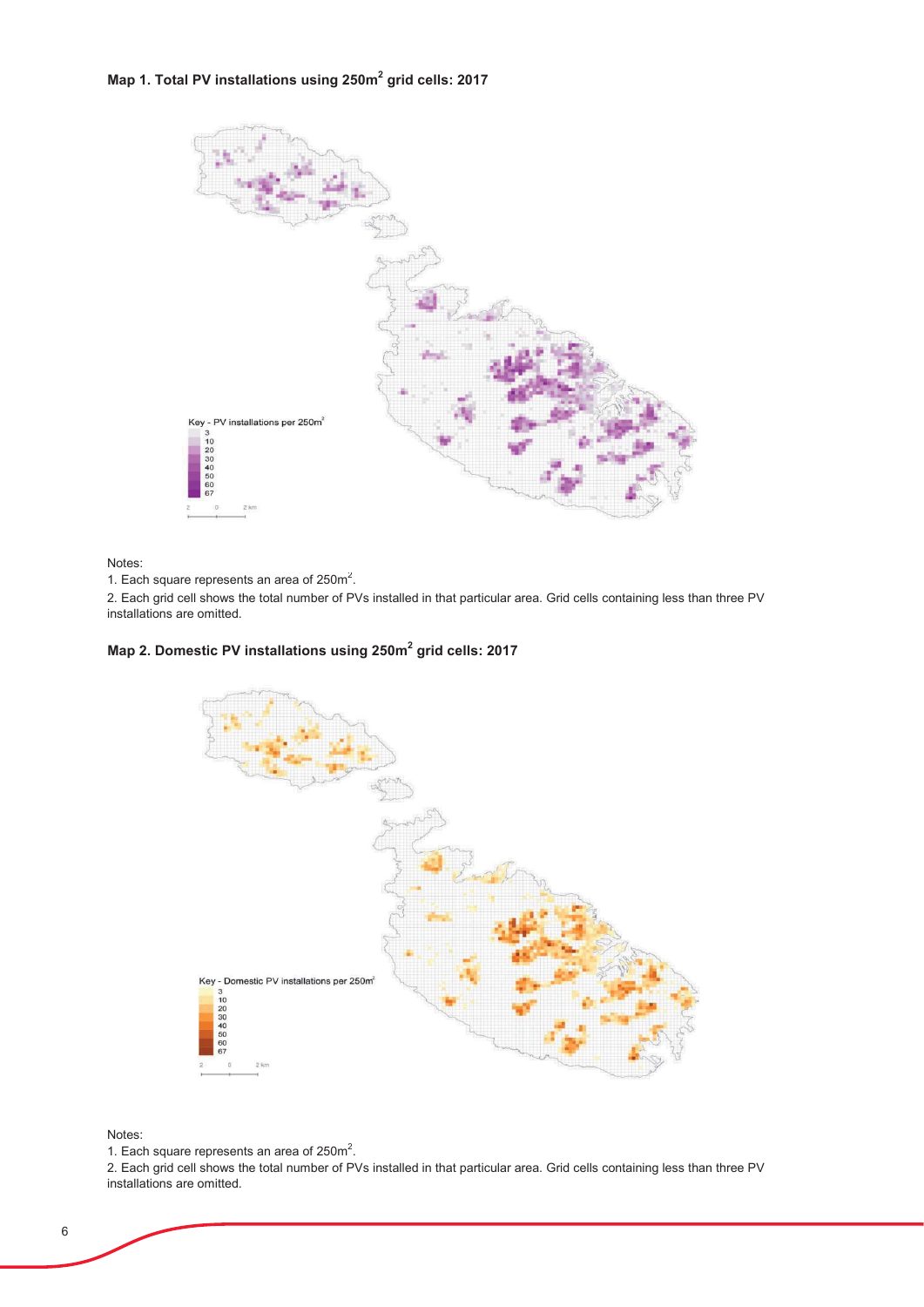# Map 3. Public and commercial PV installations using 250m<sup>2</sup> grid cells: 2017



Notes:

1. Each square represents an area of 250m<sup>2</sup>.

2. Each grid cell shows the total number of PVs installed in that particular area. Grid cells containing less than three PV installations are omitted.



# Map 4. Total PVs installed in the domestic sector per 1,000 residents: 2017 (LAU 2)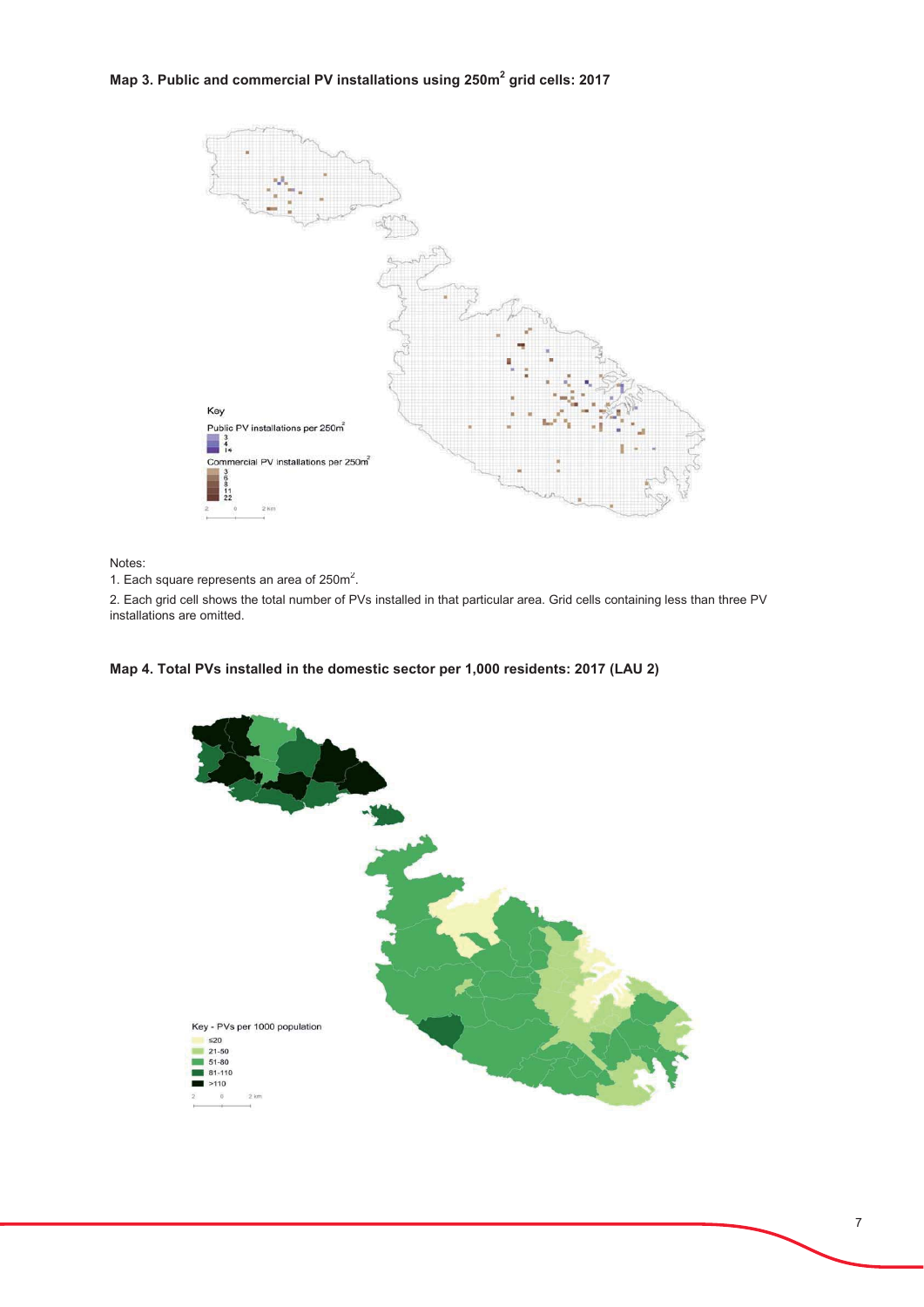# Map 5. Total kWp by locality: 2017 (LAU2)



Map 6. Total estimated mWh by locality: 2017 (LAU2)

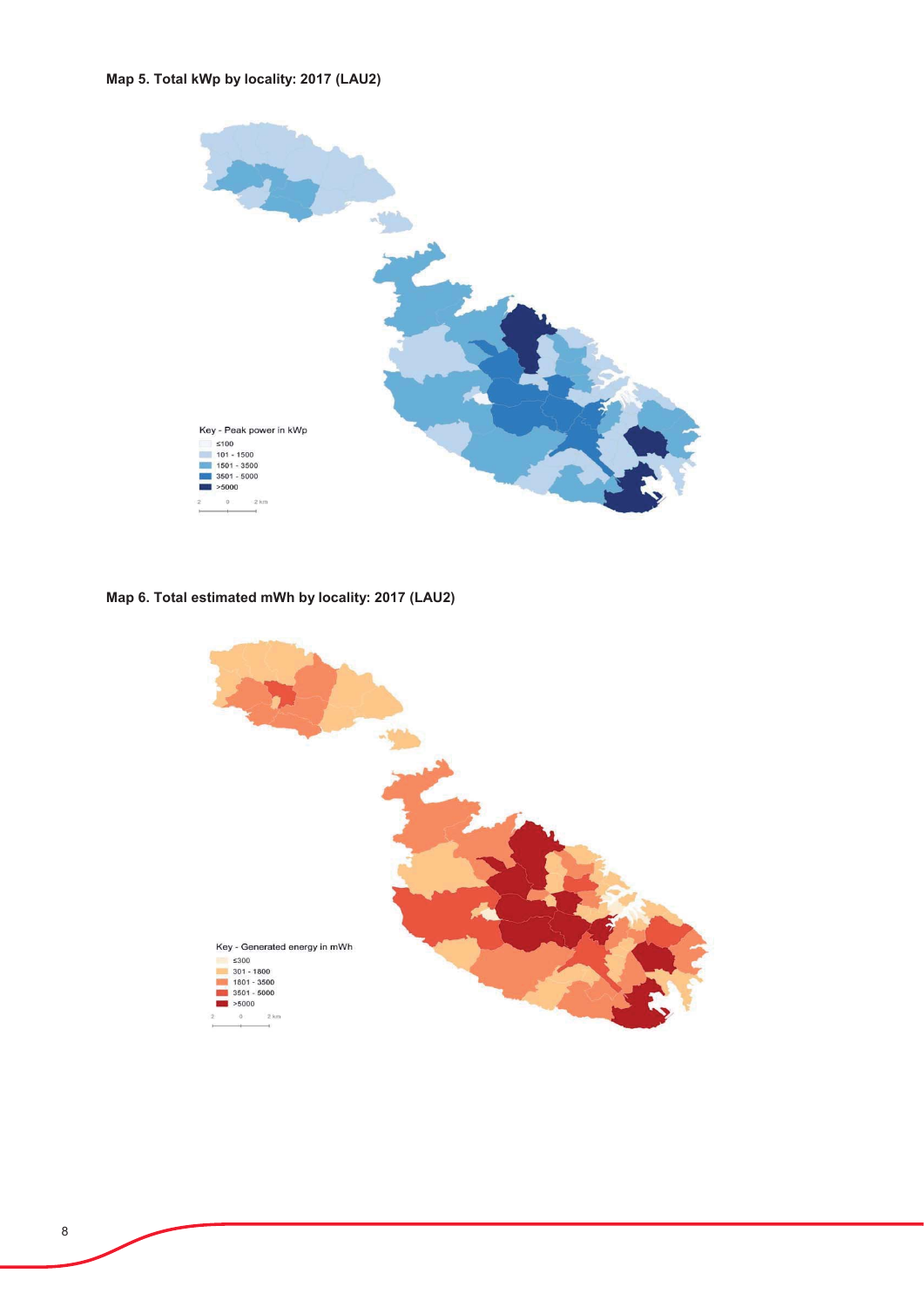# **Graphical Illustration of MALTA by NUTS Classification**



### **Districts classification**

#### **Southern Harbour**

Cospicua; Fgura; Floriana; Hal Luqa; Haż-Żabbar; Kalkara; Marsa; Paola; Santa Luċija; Senglea; Hal Tarxien; Valletta; Vittoriosa; Xgħajra.

#### **Northern Harbour**

Birkirkara; Gżira; Ħal Qormi; Ħamrun; Msida; Pembroke; San Ġwann; Santa Venera; St Julian's; Swiegi; Ta' Xbiex; Tal-Pietà; Tas-Sliema.

#### **South Eastern**

Birżebbuga: Gudia: Ħal Għaxag: Ħal Kirkop: Ħal Safi: Marsaskala: Marsaxlokk: Mgabba: Qrendi: Żeitun: Żurrieg.

#### Western

Had-Dingli: Hal Balzan: Hal Lija: H'Attard: Haz-Żebbug: Iklin: Mdina: Mtarfa: Rabat: Siggiewi.

#### **Northern**

Hal Għargħur; Mellieħa; Mġarr; Mosta; Naxxar; St Paul's Bay.

## **Gozo and Comino**

Fontana; Għajnsielem; Għarb; Għasri; Munxar; Nadur; Qala; San Lawrenz; Ta' Kerċem; Ta' Sannat; Victoria; Xagħra; Xewkija; Żebbuġ.